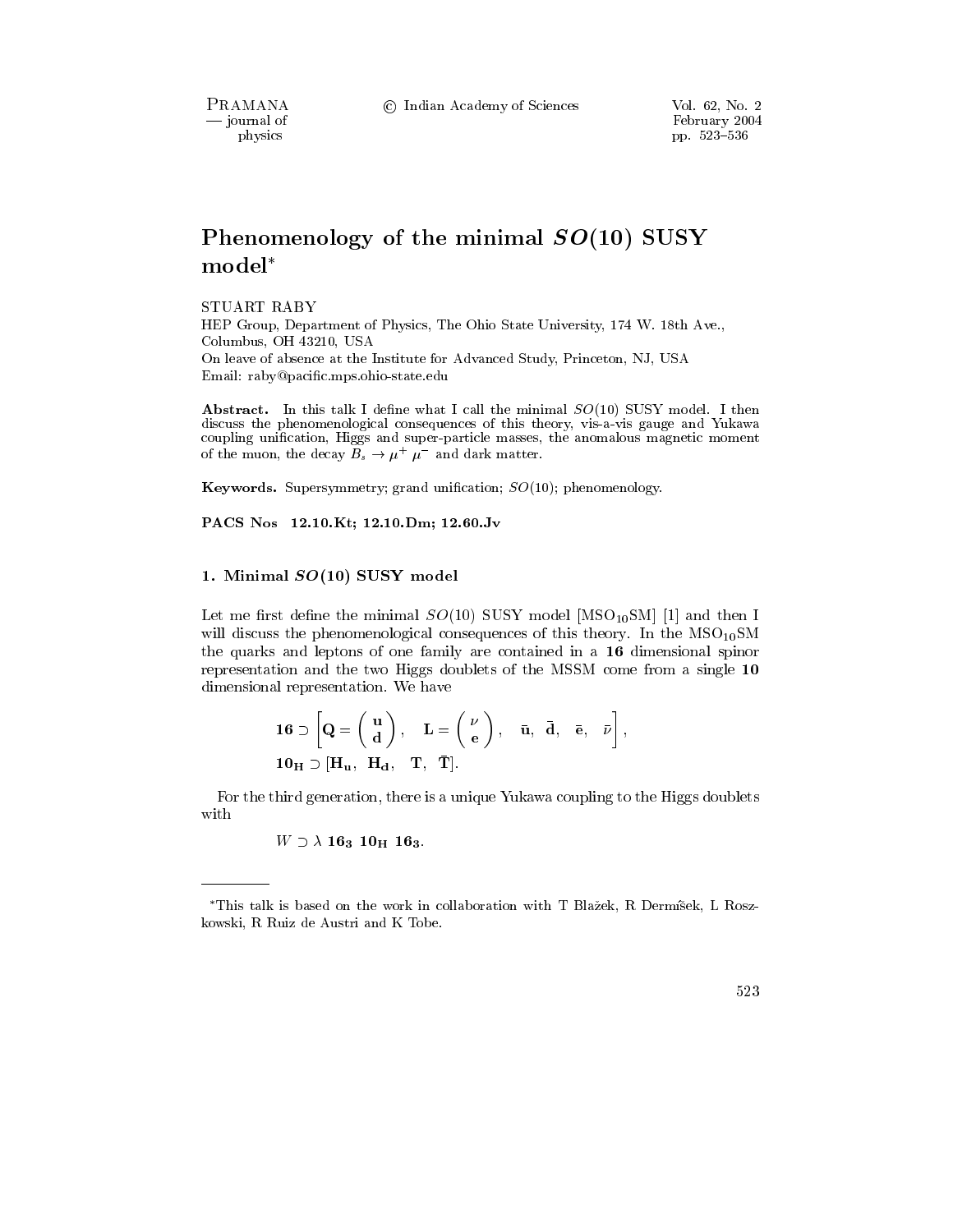As a consequence, the top, bottom, tau and  $\nu_{\tau}$  Yukawa couplings satisfy Yukawa unification with  $\lambda_t = \lambda_b = \lambda_\tau = \lambda_{\bar{\nu}_\tau} \equiv \lambda$ . Note with a large Majorana mass for  $\bar{\nu}_{\tau}$  we have a see-saw mechanism resulting in a light left-handed neutrino, i.e.  $M_{\bar{\nu}}\bar{\nu}_{\tau}\bar{\nu}_{\tau} \implies m_{\nu_{\tau}} \sim m_t^2/M_{\bar{\nu}}$ . Although I will not discuss Yukawa terms for the first and second generation of quarks and leptons, it is well-known that it is not phenomenologically acceptable for them to receive all their mass via renormalizeable interactions with a single  $10<sub>H</sub>$ . Nevertheless with effective higher dimensional interactions it is not difficult to obtain realistic fermion masses and mixing angles for all quarks and leptons [2]. Moreover if these mass matrices are hierarchical, we do not significantly affect the results derived from assuming exact Yukawa unification for the third generation.

Finally, the soft SUSY breaking parameters are given by  $-\mathcal{L}_{soft}$  $m_{16}^2 \Sigma_{i=1}^3 16_i^* 16_i + m_{10}^2 10_H^* 10_H - A_0 \lambda 16_3 10_H 16_3 + M_{1/2} \Sigma_{i=1}^3 (\chi_i \chi_i) + \mu B H_u H_d$ . All but one of these terms, are the most general consistent with  $SO(10)$ . A universal scalar mass  $m_{16}$  for all three families is an additional assumption. Hence, the soft SUSY breaking parameters are given by

$$
m_{16}, m_{10}, A_0, M_{1/2}, \tan \beta
$$
.

Before continuing we note that one additional soft SUSY breaking parameter is needed, which we discuss next.

## 1.1 Radiative EWSB with large  $\tan \beta$  needs  $m_{H_u}^2 < m_{H_d}^2$

It has been shown that there are two consequences of splitting the two Higgs doublet masses. It reduces the amount of fine tuning for radiative electroweak symmetry breaking (EWSB) [3]. In addition, it permits EWSB in an entirely new region of SUSY parameter space with  $m_{16} \gg M_{1/2}$  [4].

We have considered the possibility of both  $D<sub>X</sub>$  term and 'just so' splitting [1]. In the former, we assume a soft SUSY breaking  $D$  term where  $D_X$  is the auxiliary field of a  $U(1)_X$  gauge interaction defined by  $SO(10) \rightarrow SU(5) \times U(1)_X$ . We then obtain

$$
m_{(H_u, H_d)}^2 = m_{10}^2 \mp 2D_X
$$
  
\n
$$
m_{(Q, \bar{u}, \bar{e})}^2 = m_{16}^2 + D_X,
$$
  
\n
$$
m_{(\bar{d}, L)}^2 = m_{16}^2 - 3D_X.
$$

These boundary conditions at the GUT scale generically give the low energy result  $m_{\tilde{b}}^2 \leq m_{\tilde{t}}^2$  which is *bad* for Yukawa unification.<br>With 'just so' splitting we have

$$
m_{(H_u, H_d)}^2 = m_{10}^2 (1 \mp \Delta m_H^2),
$$
  
\n
$$
m_{(Q, \bar{u}, \bar{e})}^2 = m_{16}^2,
$$
  
\n
$$
m_{(\bar{d}, L)}^2 = m_{16}^2.
$$

These boundary conditions give  $m_{\tilde{t}}^2 \ll m_{\tilde{h}}^2$  which is good for Yukawa unification. This latter case may be motivated by the fact that the Higgs multiplets must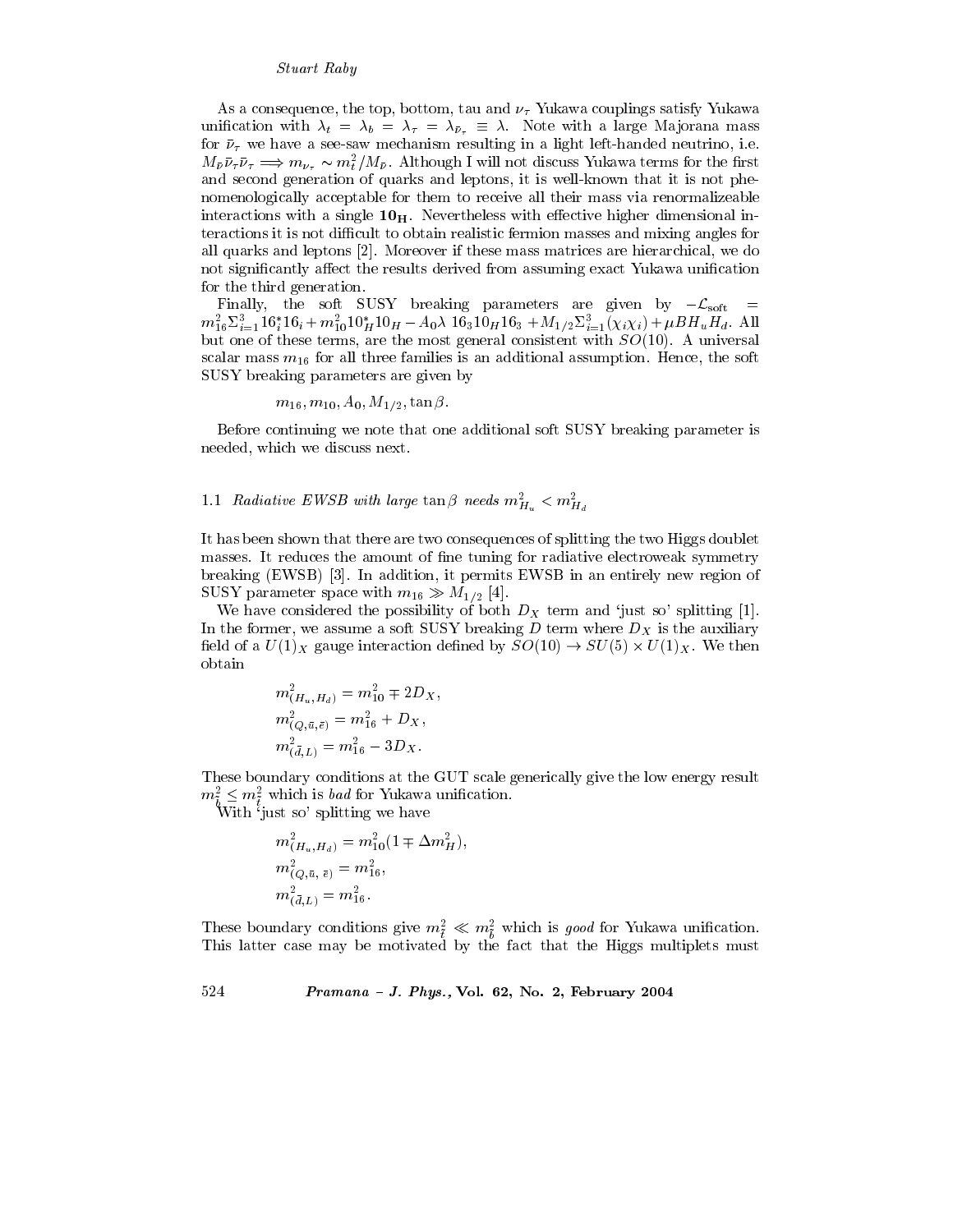be special. They necessarily have a  $\mu$  term and they also require doublet-triplet splitting. Moreover they have large threshold corrections at the GUT scale due to the tau neutrino.

The  $\bar{\nu}_{\tau}$  contribution to Higgs splitting results from the Yukawa term  $(\lambda_{\nu_{\tau}}\bar{\nu}_{\tau} L H_u)$ with  $\lambda_{\nu_{\tau}} = \lambda_t = \lambda_b = \lambda_{\tau} \equiv \lambda$ . Since  $\bar{\nu}_{\tau}$  couples only to  $H_u$ , this contribution distinguishes  $H_u$  and  $H_d$ . At one loop we find  $\Delta m_{H_u}^2 \approx \lambda^2/16\pi^2(2m_{16}^2 + m_{10}^2 +$  $A_0^2$ )  $\log(M_{\bar{\nu}_\tau}^2/M_G^2)$  + .... Taking typical GUT values for the parameters  $\lambda = 0.7$ ,  $M_{\bar{\nu}_{\tau}} = 10^{14} \text{GeV}$  (which gives  $(\Delta m_{\nu}^2)_{\text{atm}} \sim 10^{-2} \text{eV}^2$ ),  $M_G = 3 \times 10^{16} \text{GeV}$  and  $A_0^2 \approx 2 m_{10}^2 \approx 4 m_{16}^2$  we obtain  $\Delta m_H^2 \equiv \frac{1}{2} \Delta m_{H_u}^2/m_{10}^2 \sim 0.07$ . This is 'just so' splitting of about the right size.

#### 1.2 Gauge coupling unification

Presently, gauge coupling unification provides the only evidence for low energy  $SUSY$  [5-7].



Note, when threshold corrections are included, the three gauge couplings  $\alpha_i, i =$ 1,2,3 do not precisely meet at the GUT scale. Moreover, for consistency, one loop threshold corrections need to be included when using two loop RG running from  $M_G \to M_Z$ . At one loop there are significant GUT threshold corrections from Higgs and GUT breaking sectors. We now define the GUT scale as the point where  $\alpha_1(M_G) = \alpha_2(M_G) \equiv \tilde{\alpha}_G$ . A good fit to low energy data then requires  $\epsilon_3 \equiv (\alpha_3(M_G) - \tilde{\alpha}_G)/\tilde{\alpha}_G \sim -4\%.$ 

#### 2. SO(10) Yukawa unification

Let us now consider the constraint on the soft SUSY breaking parameters resulting from Yukawa unification [1,8,9]. Note, the GUT threshold corrections to Yukawa unification from gauge and Higgs loops is typically insignificant. Weak scale threshold corrections, on the other hand, are proportional to  $\tan \beta$  and cannot be ignored [10,11]. The dominant contributions are given by  $\delta m_b/m_b =$  $\Delta m_b^{\bar{g}} + \Delta m_b^{\bar{\chi}} + \Delta m_b^{\log} + \cdots$  where the first comes from a gluino-sbottom loop, the second from the chargino-stop loop and the third from finite wave function renormalization graphs. Note, in general we have  $\Delta m_h^{\bar{g}} \sim -\Delta m_h^{\bar{\chi}} > 0$  for  $\mu > 0$  (our conventions). The first two contributions are  $\tan \beta$  enhanced and can be  $\sim 50$  %, while the typical size of the log contribution is  $\sim +6$  %. The contribution to the top quark mass is not  $\tan \beta$  enhanced and although the contribution to the tau mass is; nevertheless it is small due to the smaller values of the relevant gauge and Yukawa couplings at the electroweak scale. Finally, good fits to top, bottom and tau masses require  $\delta m_b/m_b \lesssim -2\%$ .

$$
Pramana - J. Phys., Vol. 62, No. 2, February 2004 \qquad 525
$$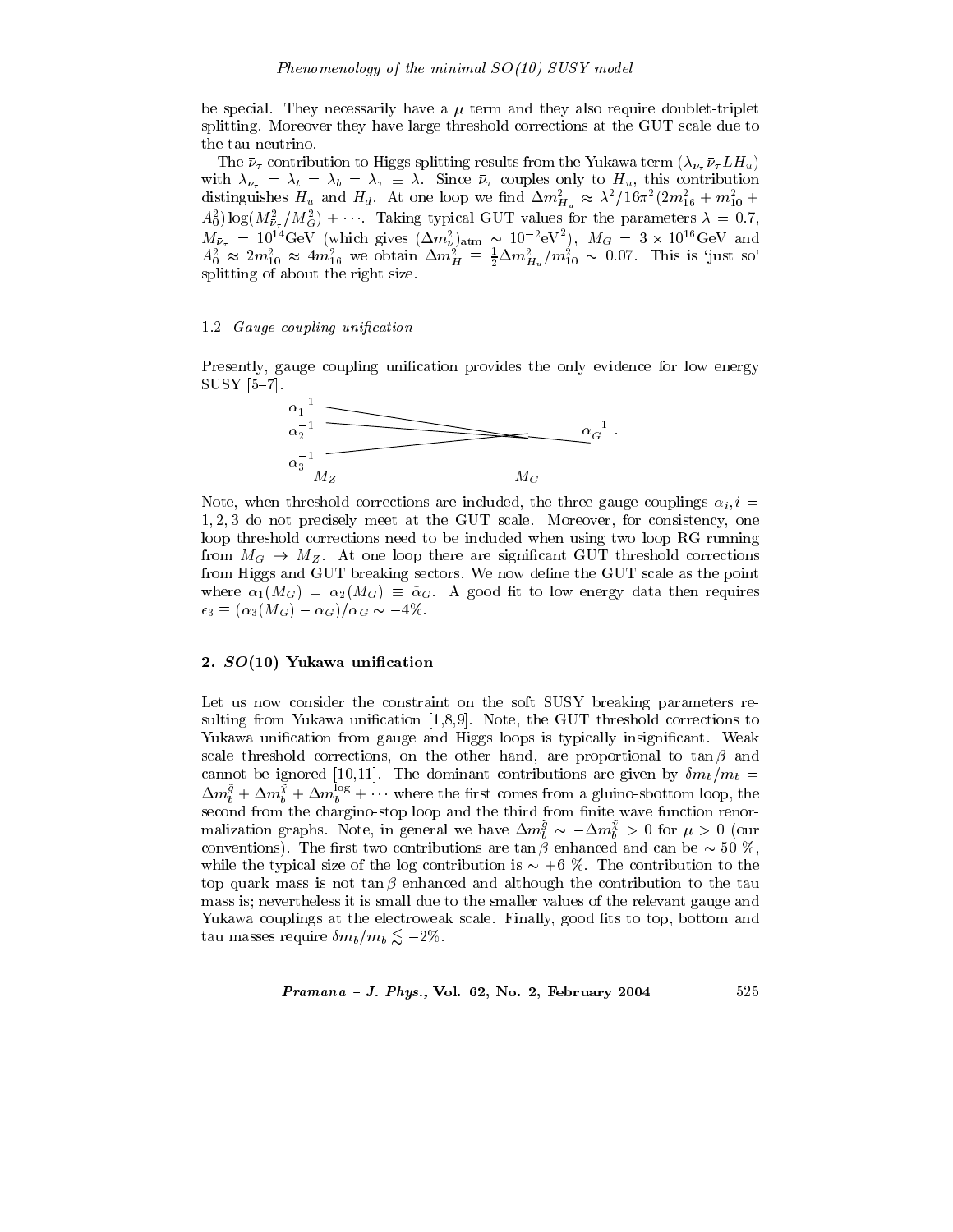#### 2.1 Data favors  $\mu > 0$

We now argue that two pieces of low energy data favor positive values of  $\mu$ . The first is the rate for the process  $b \to s\gamma$  and the second is the anomalous magnetic moment of the muon. In the first case, the chargino term typically gives the dominant SUSY contribution and for  $\mu > 0$  it has opposite sign to the standard model and charged Higgs contributions, thus reducing the branching ratio. This is desirable since the SM contribution by itself is a little too large. As a result, trying to fit the data with  $\mu < 0$  is problematic. In the second case, the contribution to the muon anomalous magnetic moment due to new physics (beyond the standard model) is measured to be  $a_n^{\text{NEW}} \times 10^{10} = 33.9$  (11.2) ( $e^+e^-$ -based) or 16.7 (10.7) ( $\tau$ -based) [12]. There are two results depending on whether one uses  $e^+e^-$  or  $\tau$  data to determine the hadronic contribution to the amplitude. Note, in either case the sign of  $a_{\mu}^{\text{NEW}}$  is positive. Moreover in SUSY this sign is directly correlated with the sign of  $\mu$  [13], again favoring positive  $\mu$ . Hence we consider only positive  $\mu$  in our analysis.

## 2.2  $\chi^2$  Analysis

We have performed a  $\chi^2$  analysis of the MSO<sub>10</sub>SM with 11 input parameters defined at the GUT scale and 9 low energy observables in our  $\chi^2$  function [1].

The 11 input parameters at  $M_G$  are  $[\lambda, \alpha_G, M_G, \epsilon_3; m_{10}, A_0, \tan \beta(M_Z), D_X]$ <br>(*D* term splitting) (or  $\Delta m_H^2$  ('just so' Higgs splitting)),  $m_{16}, \mu, M_{1/2}$ , where the last three parameters are fixed while we vary 8 parameters using the CERN package Minuit to minimize  $\chi^2$ . The 9 observables (experimental/theoretical uncertainty)  $[X_i^{\exp}(\sigma_i)]$  defining  $\chi^2 = \Sigma_{i=1}^9 \left[ (X_i^{\exp} - X_i^{\text{theory}})^2 / \sigma_i^2 \right]$  are given by  $[G_{\mu}, \alpha, \alpha_s(M_Z) = 0.118(0.002), \rho^{NEW}, M_Z, M_W, M_t = 174.3(5.1), m_b(m_b) =$  $4.20(0.20), M<sub>\tau</sub>$ ).

### 2.3 Bottom line

526

The bottom line result of our analysis is that Yukawa unification is possible only in a narrow region of SUSY parameter space. The result is also easy to understand. Since for  $\mu > 0$  and  $\delta m_b/m_b \lesssim -2\%$  we need  $|\Delta m_b^{\chi}| > \Delta m_b^{\chi}$ . However  $\Delta m_b^{\bar{g}} \approx (2\alpha_3/3\pi)$   $(\mu m_{\bar{g}}/m_{\bar{g}}^2) \tan \beta$ ,  $\Delta m_b^{\bar{\chi}^+} \approx (\lambda_t^2/16\pi^2)$   $(\mu A_t/m_{\bar{f}}^2) \tan \beta$  and  $\Delta m_b^{\log} \approx (\alpha_3/4\pi) \log(\tilde{m}^2/M_Z^2) \sim 6$  %. In order to enhance the chargino contribution, we can make the numerator larger by making  $A_t$  large and negtive. This is accomplished by making  $A_0$  at  $M_G$  large and negative, i.e.  $A_t \ll 0 \iff A_0 \ll 0$ . This also has the effect of making the denominator for the chargino contribution<br>smaller since the stop mass matrix is of the form  $\begin{pmatrix} m_{\tilde{t}}^2 & m_t A_t \\ m_t A_t & m_{\tilde{t}}^2 \end{pmatrix}$ . As a consequence we naturally obtain  $m_{\tilde{t}} \ll m_{\tilde{h}}$ ; enhancing the chargino, in comparison to the gluino contribution. Of course in order not to have a negative stop mass squared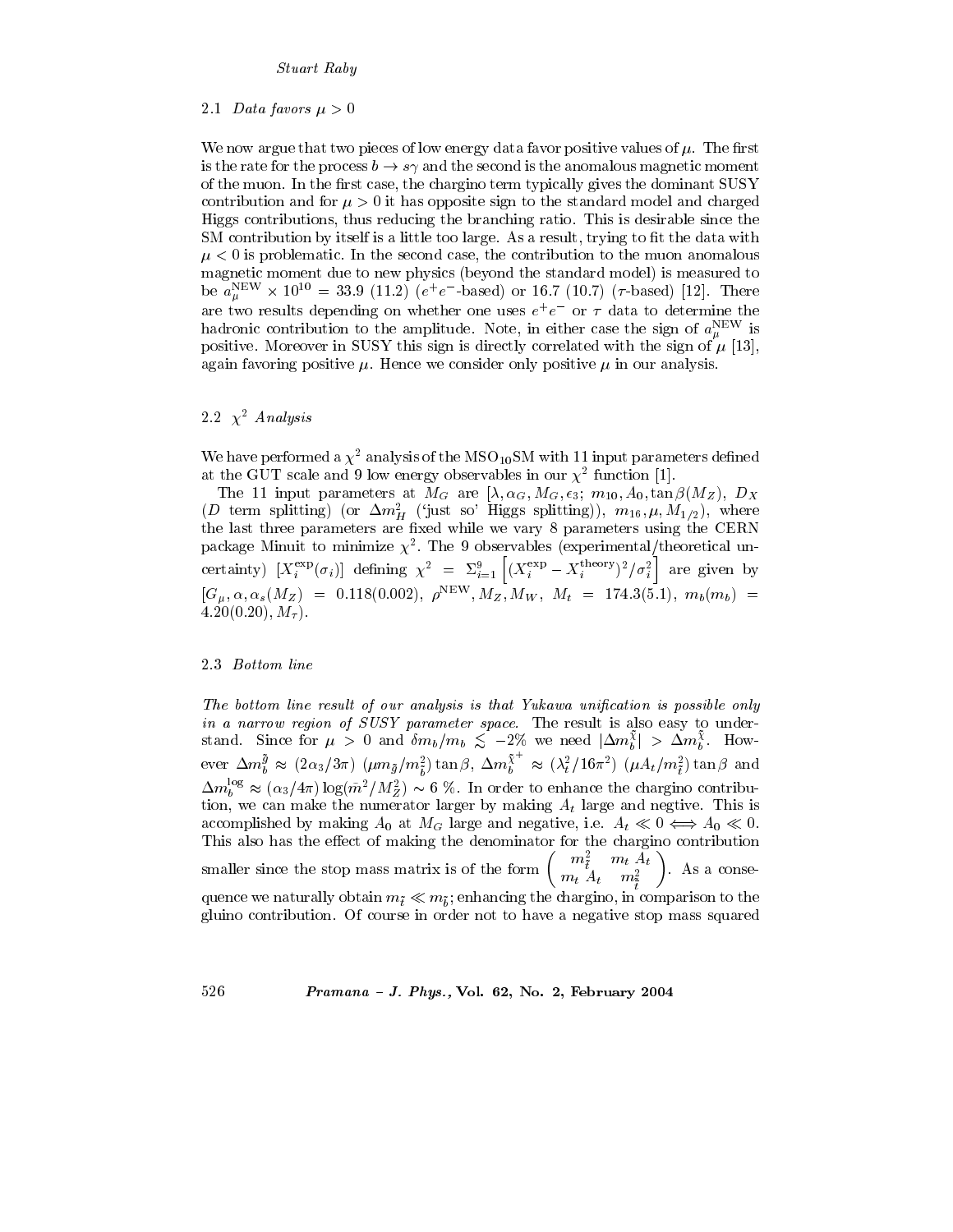Phenomenology of the minimal  $SO(10)$  SUSY model



Figure 1.  $\chi^2$  contours for  $m_{16} = 1500$  GeV (left) and  $m_{16} = 2000$  GeV (right). The shaded region is excluded by the chargino mass limit  $m_{\gamma+} > 103$  $GeV.$ 



**Figure 2.** Contours of constant  $m_b(m_b)$  (GeV) (left) and  $\delta m_b$  in % (right) for  $m_{16} = 2000 \text{ GeV}$ .

we need to make  $m_{16}$  large. As a result of the  $\chi^2$  analysis we find that good fits<br>require  $A_0 \sim -2m_{16}$ ,  $m_{10} \sim \sqrt{2}m_{16}$ ,  $m_{16} \ge 2 \text{ TeV} \gg \mu$ ,  $M_{1/2}$ , and  $\Delta m_H^2 \sim 10 \%$ .<br>In figure 1 we show the  $\chi^2$  co dominant pull for  $\chi^2$  is due to the bottom quark mass corrections as can be seen in figure 2.

### 3. Summary – Minimal  $SO(10)$  SUSY model

Before discussing some phenomenological consequences of the  $MSO_{10}SM$ , let us summarize the main ingredients of the model. We assume a supersymmetric  $SO(10)$ GUT with quarks and leptons in 16s. In addition, we assume that the minimal Higgs content of the MSSM  $(H_u, H_d)$  are contained in a single 10. Finally for the third family we assume the minimal Yukawa interaction with

 $W \supset \lambda 16_3 10_{\rm H} 16_3.$ 

$$
Pramana - J. Phys., Vol. 62, No. 2, February 2004 \qquad 527
$$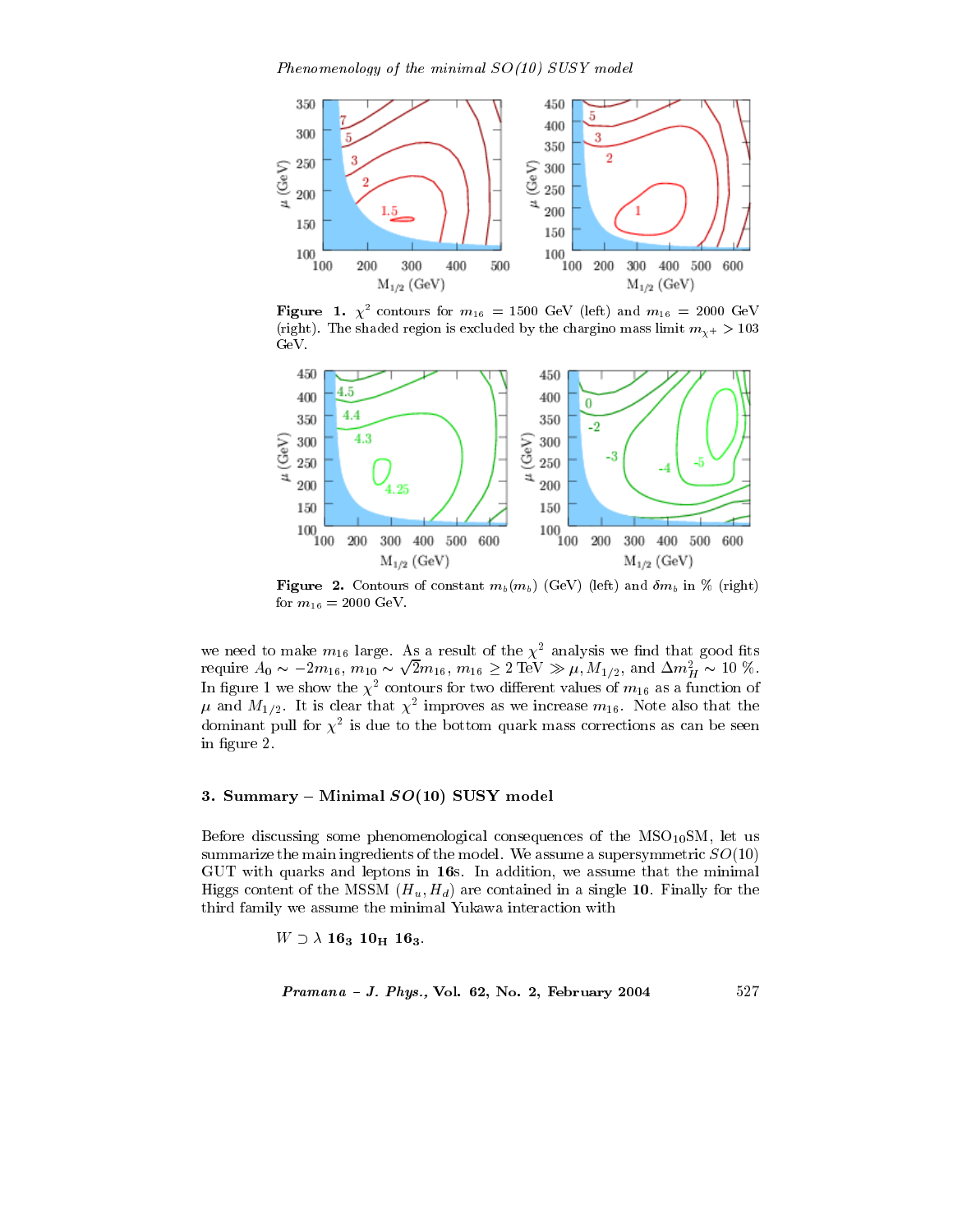The direct consequences of  $\rm{MSO_{10}SM}$  follow.

- Gauge coupling unification  $\alpha_G$ ,  $M_G$ ,  $\epsilon_3 \sim -4\%$ ;
- Yukawa unification  $-\lambda_t = \lambda_b = \lambda_\tau = \lambda_{\bar{\nu}_\tau} \equiv \lambda;$
- Soft SUSY breaking parameters [13a]  $-m_{16}, m_{10}, A_0, M_{1/2}, \tan \beta \approx 50, \Delta m_H^2$ ;
- Satisfying  $A_0 \sim -2m_{16}$ ,  $m_{10} \sim \sqrt{2}m_{16}$ ,  $m_{16} \geq 2 \text{ TeV} \gg \mu$ ,  $M_{1/2}$ , and  $\Delta m_H^2 \sim 10\%.$

The last condition is required in order to fit the precision low energy electroweak data, including the top, bottom and tau masses. In addition to the above defining properties of the  $MSO_{10}SM$ , we find two additional direct consequences of the model. The first is a 'natural' inverted scalar mass hierarchy which ameliorates the SUSY flavor and CP problems. Secondly, the rates for proton decay due to dimension 5 operators are decreased. We discuss these two unexpected benefits below.

#### 3.1 Inverted scalar mass hierarchy

One way to ameliorate the SUSY flavor and CP problems is to demand that the first and second generation squarks and sleptons are heavy with mass  $\gg$  TeV, while the third generation scalars are light with mass  $\leq$  TeV. This is easily seen by focusing on the most severe flavor and CP violating processes [14]. The best bounds are for processes involving the two lightest families. For example, we have [14]

- $B(\mu \to e \gamma) < 1.2 \times 10^{-11} \Longrightarrow |(\delta_{12}^l)_{LL}| < 2.1 \times 10^{-3} (m_{\tilde{l}} \text{ (GeV)} / 100)^2$ 
	- or  $|(\delta_{12}^l)_{LL}| < 0.8$   $(m_{\tilde{l}} (\text{TeV})/2)^2$ ;
- $\Delta m_K < E_{\rm XP.} \implies \sqrt{\left|{\rm Re}(\delta_{12}^d)_{LL}^2\right|} < 1.9 \times 10^{-2} (m_{\tilde{q}}~({\rm GeV})/500)$

or 
$$
\sqrt{|\text{Re}(\delta_{12}^d)_{LL}^2|} < 7.6 \times 10^{-2} \ (m_{\tilde{q}} \, (\text{TeV})/2);
$$

•  $\epsilon_K <$  Exp.  $\Longrightarrow \sqrt{\left|{\rm Im}(\delta_{12}^d)^2_{LL}\right|} < 1.5 \times 10^{-3} (m_{\bar{q}} \, (\rm GeV)/500)$ 

or 
$$
\sqrt{\left|\text{Im}(\delta_{12}^d)_{LL}^2\right|} < 6.0 \times 10^{-3} \left(m_{\bar{q}} \left(\text{TeV}\right)/2\right);
$$

 $\bullet$   $d^e_N \sim 2(100/m_{\tilde{l}}\,(\rm{GeV}))^2 \sin{\Phi_{A,B}} \times 10^{-23} e~\rm{cm}~<~4.3~\times~10^{-27} e~\rm{cm}~\Longrightarrow~\sin{\Phi_{A,B}} < 4\times 10^{-4} \times (m_{\tilde{l}}~(\rm{GeV})/100)^2$ 

or 
$$
\sin \Phi_{A,B} < 0.16 \times (m_{\tilde{l}} \text{ (TeV)}/2)^2
$$
.

Although a significant degeneracy of the first and second generation squarks and sleptons is still required, it does not require serious fine-tuning. In fact, the flavor and CP problems are now completely amenable to solutions using non-abelian family symmetries. The question one now faces is how to obtain an inverted scalar mass hierarchy with the ratio of scalar masses S satisfying  $S \equiv \tilde{m}_{1,2}^2 / \tilde{m}_3^2 \gg 1$ .

One way of obtaining this inverted scalar mass hierarchy is to assume that it results from Planck/GUT scale physics. However, it was shown that an inverted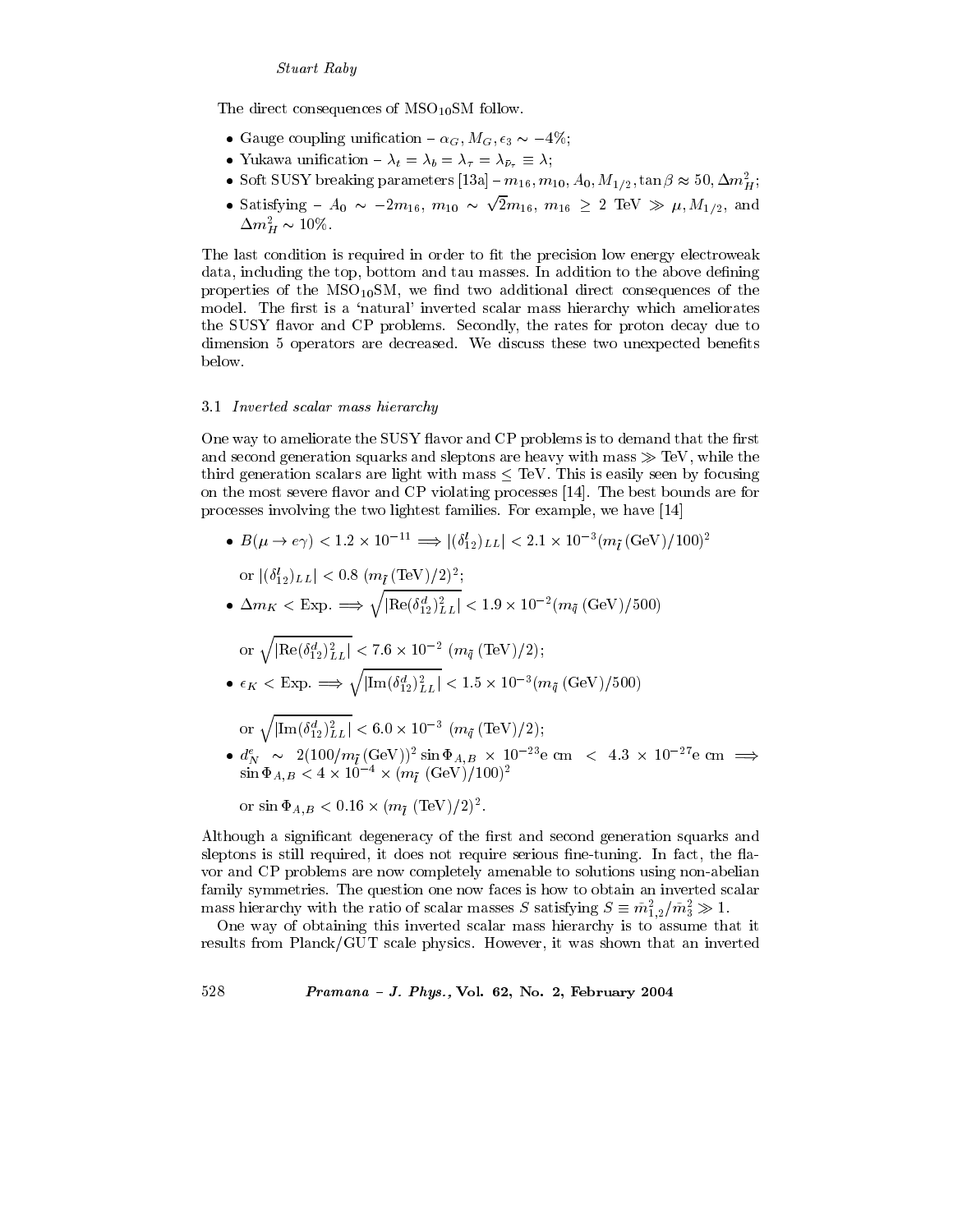scalar mass hierarchy can be generated 'naturally' as a consequence of renormalization group running [15]. This latter possibility requires specific soft SUSY breaking boundary conditions at  $M_G$ . In particular, it was found that the following boundary conditions can lead to values of  $S \geq 400$  [15]. Surprisingly, these boundary conditions are the same required by Yukawa unification.

- $\begin{array}{ll} \bullet \,\, m_Q^2 = m_U^2 = m_D^2 = m_L^2 = m_E^2 \equiv m_{16}^2;\\ \bullet \,\, A_t = A_b = A_\tau \equiv A_0; \end{array}$
- 
- $M_1 = M_2 = M_3 \equiv M_{1/2};$
- $m_{H_u} = m_{H_d} \equiv m_{10}$ ; and
- $A_0^2 = 2m_{10}^2 = 4m_{16}^2$  with  $m_{16} \gg 1$  TeV.

#### 3.2 Suppressing proton decay

Nucleon decay rates are significantly constrained by data from Super-Kamiokande [16]. In particular the decay mode  $p \to K^+ + \bar{\nu}_{\tau}$ , due to dimension 5 operators, is typically the dominant decay mode. In the large  $\tan \beta$  regime the dominant Feynman diagram is given by



This one loop integral results in a loop factor characteristically of order

Loop factor = 
$$
\frac{\lambda_t \lambda_\tau}{16\pi^2} \frac{\sqrt{\mu^2 + M_{1/2}^2}}{m_{16}^2}.
$$

Note that the loop factor is minimized in the limit  $\mu$ ,  $M_{1/2} \ll m_{16}$ . This limit is once again consistent with Yukawa unification. Moreover it is only consistent with radiative EWSB with split  $H_u, H_d$  masses.

*Pramana - J. Phys.*, Vol. 62, No. 2, February 2004 
$$
529
$$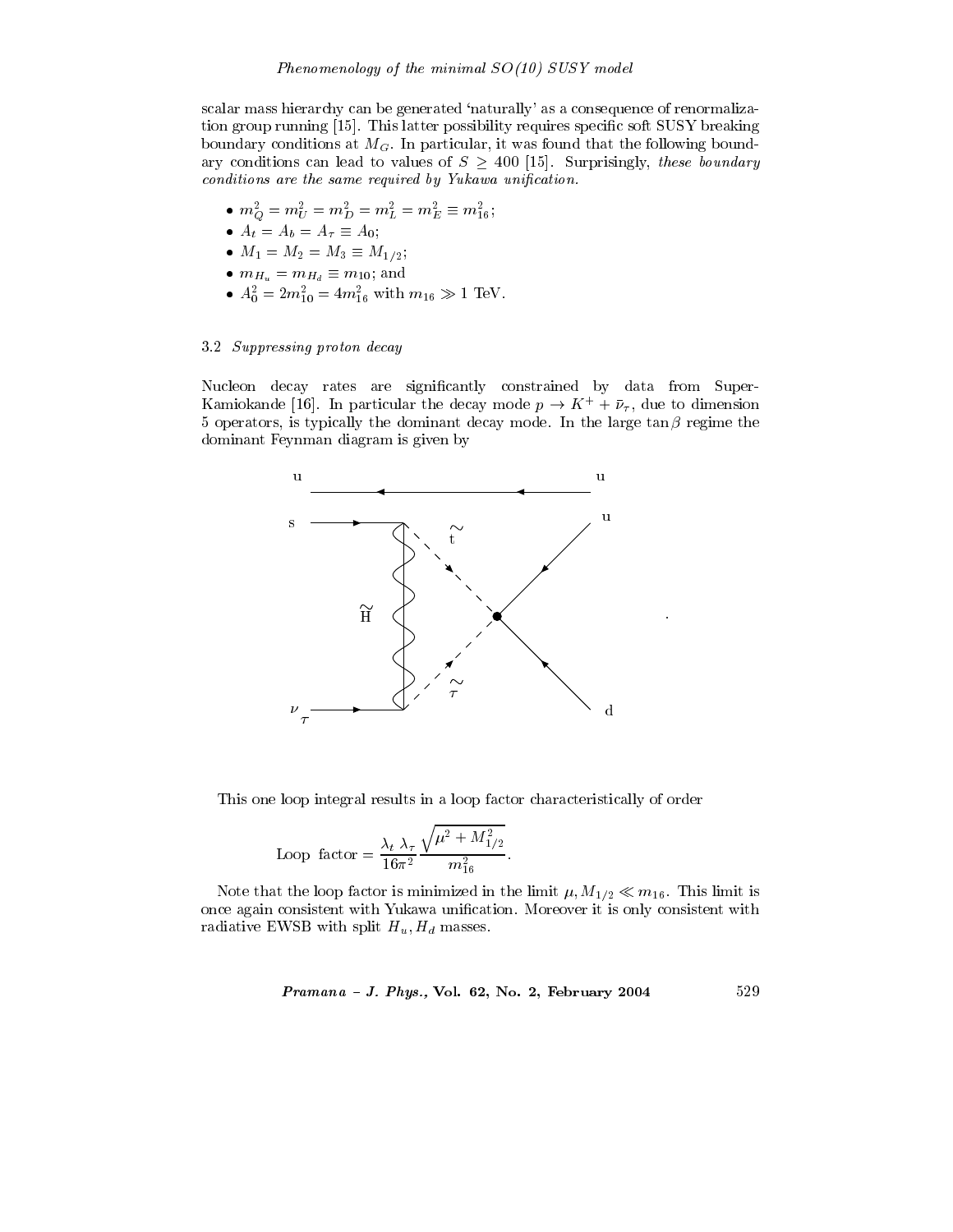### 4. Phenomenology

Let us now consider some predictions of the  $MSO_{10}SM$ .

#### 4.1 Light Higgs mass

First consider the light Higgs mass. In the MSSM the light Higgs mass has an upper bound of order 130 GeV. This upper limit is achieved for large  $\tan \beta$ . Moreover the large radiative corrections to the Higgs mass are dominated by heavy stop masses. In our case we have tan  $\beta \sim 50$ , however we have relatively light stop, sbottom, and stau masses. As a result we find [1]

$$
m_h = 114 \pm 5 \pm 3
$$
 GeV.

In figure 3 we show the light Higgs mass contours as a function of  $\mu$ ,  $M_{1/2}$  for two values of  $m_{16}$ . For a more detailed analysis of the light Higgs mass prediction, see  $[1]$ .

#### 4.2 Muon anomalous magnetic moment

The anomalous magnetic moment of the muon scales as  $(\mu M_{1/2} \tan \beta)/m_{16}^4$ . Since we have  $m_{16} \geq 2 \text{ TeV}$ , we find [1]

$$
a_{\mu}^{\rm SUSY} \le 6 \times 10^{-10}
$$

### 4.3  $\tilde{\chi}^0$  LSP - Dark matter

When  $m_{16}$  is large, the standard neutralino annihilation channels via squark/ slepton exchange diagrams are severely suppressed. This typically leads to an



**Figure 3.** Contours of constant  $m_h$  (GeV) (solid lines) with  $\chi^2$  contours from figure 1 (dotted lines) for  $m_{16} = 1500 \text{ GeV}$  (left) and  $m_{16} = 2000 \text{ GeV}$  $(right).$ 

### Pramana - J. Phys., Vol. 62, No. 2, February 2004

530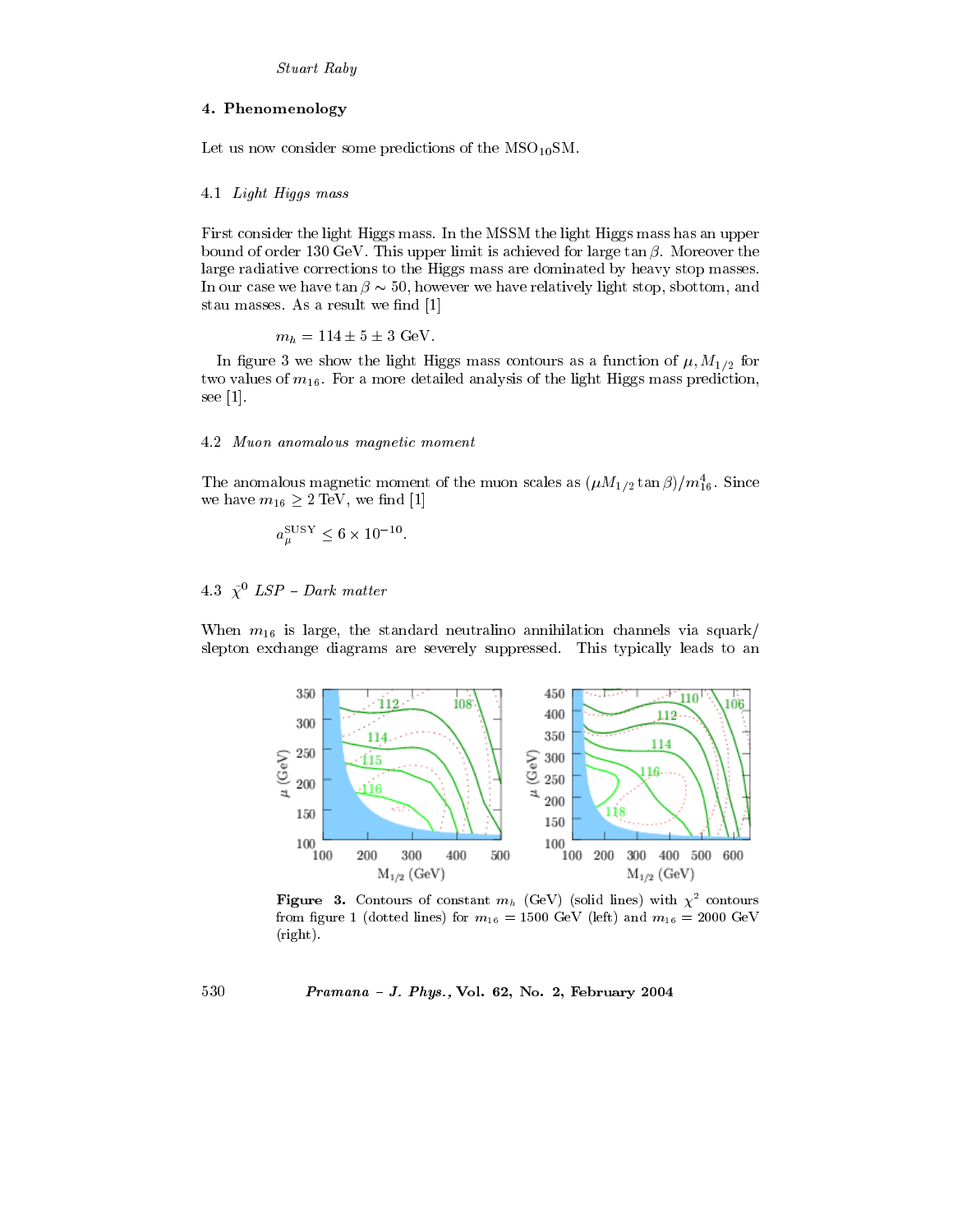excess cosmological abundance of neutralinos with  $\Omega_{\chi} h^2 \gg 0.3$ . However, in the large tan  $\beta$  regime the neutralino annihilation channel  $(\tilde{\chi}^0 \tilde{\chi}^0 \to A^0 \to \text{hadrons})$ is significantly enhanced. In fact, this annihilation channel is so effective that, on resonance,  $\Omega_{\chi} h^2 \ll 0.01$ . Thus we find, on the sides of the broad resonance peak, cosmological abundances consistent with dark matter observations [17]. In figure 4 we present an analysis of dark matter abundances in the  $MSO_{10}SM$ . The green band is the region with acceptable values of  $\Omega_{\chi} h^2$ . Note that we have also included contours of constant branching ratio  $B(B_s \to \mu^+ \mu^-)$ . This is important since this process is extremely sensitive to the value of the CP odd Higgs mass  $m_A$ .

#### 4.4 Large tan  $\beta$  and quark flavor violation

It has been shown that in the large  $\tan \beta$  regime there are significant one loop SUSY threshold corrections to CKM matrix elements [11]. Once these corrections are included in an effective two Higgs doublet model below the SUSY breaking scale, the Higgs couplings are no longer flavor diagonal [18,19]. Hence the process  $B_s \to \mu^+\mu^$ can proceed through s-channel CP odd Higgs exchange with a  $\tan \beta$  enhanced



**Figure 4.** Contours of constant  $\chi^2$  for  $m_{16} = 3$  TeV and  $m_A = 300$  GeV. The red regions are excluded by  $m_{\chi^+}$  < 104 GeV (below and to the left of a black solid curve),  $m_h$  < 111 GeV (on the right) and by  $\Omega_\chi h^2 > 0.3$ . To the right of the black broken line one has  $m_h < 114.4$  GeV. The green band corresponds to the preferred range  $0.1 < \Omega_{\chi} h^2 < 0.2$ , while the white regions below (above) it correspond to  $\Omega_{\chi} h^2 < 0.1$  (0.2  $\langle \Omega_{\chi} h^2 \rangle < 0.3$ ). Also marked are contours of constant BR( $B_s \to \mu^+ \mu^-$ ). The blue regions in the lower two panels are excluded by  $BR(B_s \to \mu^+ \ \mu^-) > 2.6 \times 10^{-6}$ .

Pramana - J. Phys., Vol. 62, No. 2, February 2004

531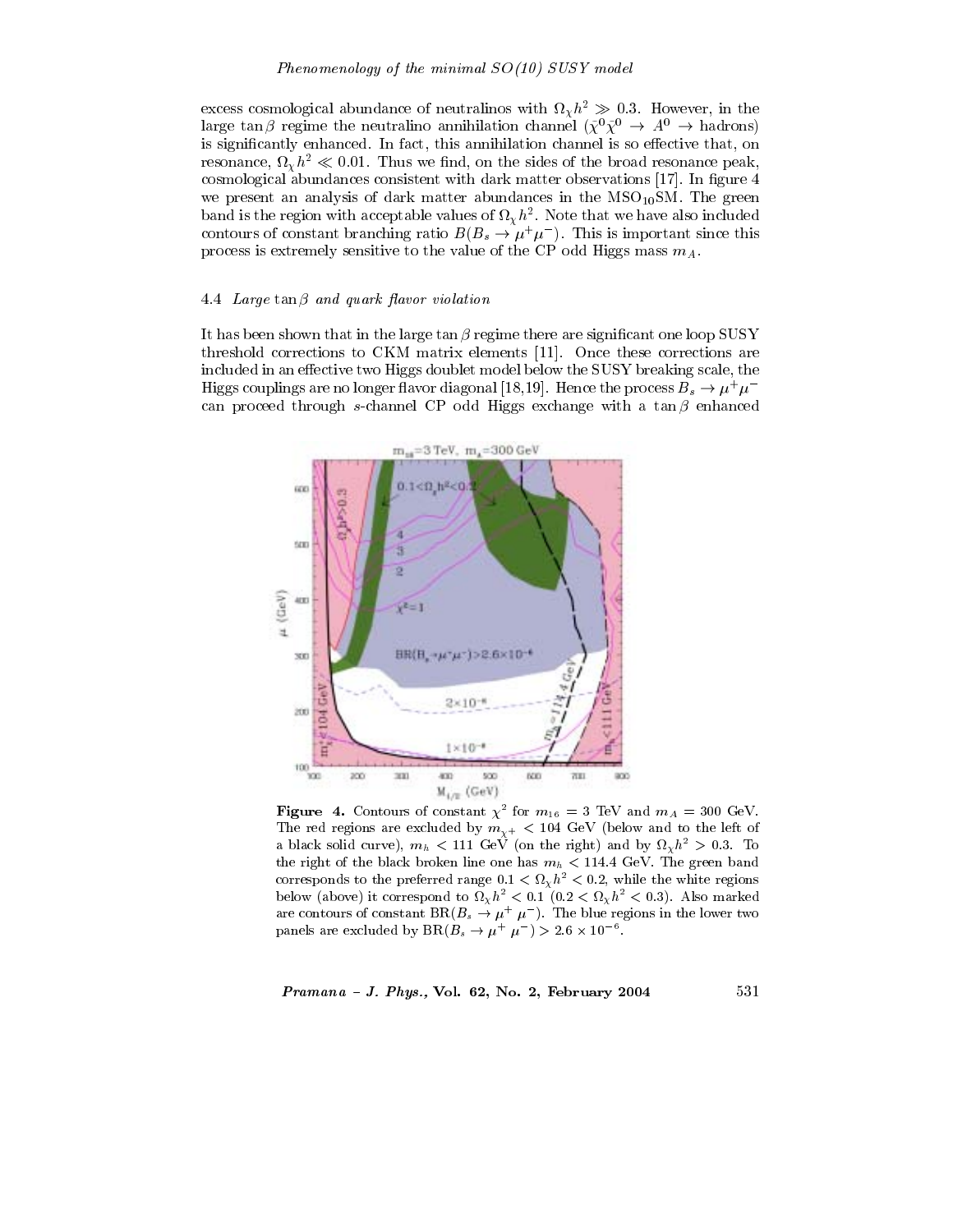branching ratio  $B(B_s \to \mu^+\mu^-) \propto \tan \beta^4$ . The effective two Higgs doublet Yukawa coupling to down quarks is given below. The matrices  $\lambda_{di}^{\text{diag}}$ ,  $\Delta \lambda_d^{ij}$  ( $\delta \lambda_d$ ) are the zeroth order down quark Yukawa coupling in a diagonal basis and the one loop correction to the Higgs couplings due to gluino (chargino) loops.

$$
\mathcal{L}_{\text{eff}}^{ddH} = -\bar{d}_{Li} \,\lambda_{di}^{\text{diag}} \, d_{Ri} \, H_d^{0*} - \bar{d}_{Li} \, \Delta \lambda_d^{ij} \, d_{Rj} \, H_d^{0*} - \bar{d}_{Li} \, \delta \lambda_d^{ij} \, d_{Rj} \, H_u^{0} + \text{h.c.}
$$

As a result of the chargino loop correction, which is proportional to the square of the up quark Yukawa matrix, we must re-diagonalize the down quark mass matrix as

$$
m_d^{\text{Diagonal}} = V_d^L \left[ \lambda_d^{\text{diag}} + \Delta \lambda_d + \delta \lambda_d \tan \beta \right] V_d^{R\dagger} \frac{v \cos \beta}{\sqrt{2}}
$$

For large values of  $tan \beta$ , this results in a significant correction to the CKM matrix  $[11]$ . We then obtain the following couplings to the neutral Higgs mass eigenstates  $h, H, A$  given by [18,19]

$$
\mathcal{L}_{\text{FV}}^{i\neq j} = -\frac{1}{\sqrt{2}} \bar{d'}_i \left[ F_{ij}^h P_R + F_{ji}^{h*} P_L \right] d'_j h \n- \frac{1}{\sqrt{2}} \bar{d'}_i \left[ F_{ij}^H P_R + F_{ji}^{H*} P_L \right] d'_j H \n- \frac{i}{\sqrt{2}} \bar{d'}_i \left[ F_{ij}^A P_R + F_{ji}^{A*} P_L \right] d'_j A,
$$

where

$$
F_{ij}^h \simeq \delta \lambda_d^{ij} (1 + \tan^2 \beta) \cos \beta \cos(\alpha - \beta),
$$
  
\n
$$
F_{ij}^H \simeq \delta \lambda_d^{ij} (1 + \tan^2 \beta) \cos \beta \sin(\alpha - \beta),
$$
  
\n
$$
F_{ij}^A \simeq \delta \lambda_d^{ij} (1 + \tan^2 \beta) \cos \beta.
$$

It is the flavor-violating coupling  $F_{23}^A$  which gives the direct  $B_s A^0$  coupling [19].<br>Note, the branching ratio  $B(B_s \to \mu^+ \mu^-)$  in the cosmologically allowed region is close to the CDF bound (see figure 4). In [17] we show that the process  $B_s \to \mu^+\mu^$ may soon be observed.

#### 5. Two loose ends

#### 5.1 Fine tuning?

We have been considering large squark and slepton masses with  $m_{16} \geq 2$  TeV. Since we have a 'natural' inverted scalar mass hierarchy, the third generation squarks and sleptons are typically lighter than a TeV. Hence the radiative corrections to the Higgs mass, in the effective low energy theory, are not large. For example, the radiative corrections at the electroweak scale are of order  $\delta m_h^2 \propto (\lambda_\tau^2/16\pi^2) m_{\tau}^2$  and they are safe for  $m_{\tilde{\tau}} \leq 1$  TeV.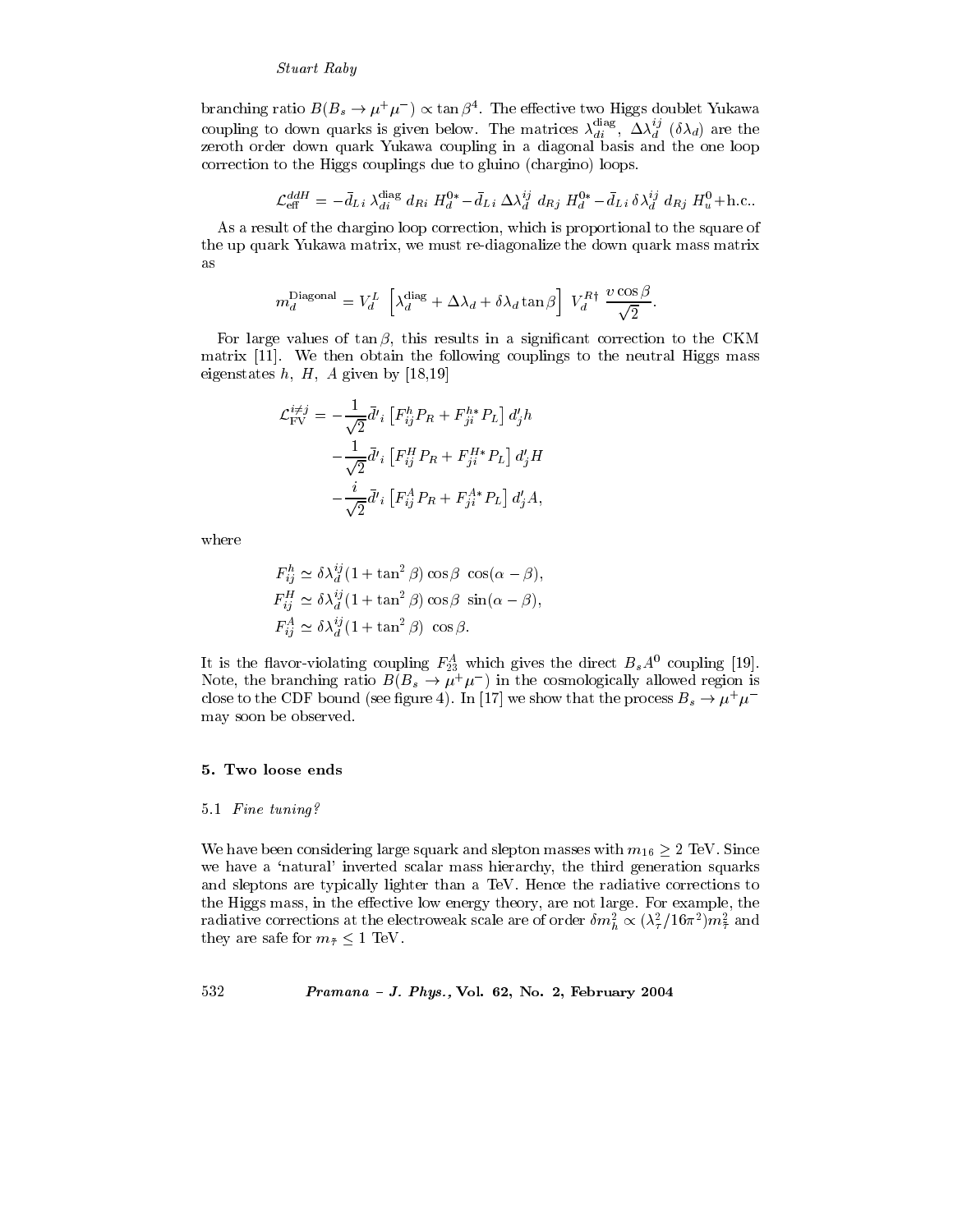However, there is still the question of whether radiative EWSB requires significant fine tuning. It has been shown that the  $Z$  mass is most sensitive to the value of the gluino mass,  $M_3$  [20]. For example, with  $\tan \beta = 35$ , the following relation was obtained [20]

$$
M_Z^2 = -1.5\mu^2 + 5.0M_{1/2}^2 + 0.2A_0^2 + 1.5m_{16}^2 - 1.2m_{H_u}^2 - 0.08m_{H_d}^2 + \cdots
$$

But, recall we have  $\mu$ ,  $M_{1/2} \ll m_{16}$ . Thus this problem is ameliorated somewhat, although it is not completely eliminated. (See also the talk by Pokorski, *Pramana*  $-J. Phys.$  **62**, 369 (2004).

Finally, as discussed earlier the fine tuning for EWSB in the regime of large  $\tan \beta$ is of order  $1/\tan \beta$  when one has Higgs mass splitting [3].

#### 5.2 SUSY breaking mechanism?

We have found that Yukawa unification in the  $MSO<sub>10</sub>SM$  is only consistent with the low energy data in a narrow region of soft SUSY breaking parameter space. It is clear that this idea would be considerably strengthened if there was a mechanism which 'naturally' broke SUSY in this way. Unfortunately, this is not the case for the known SUSY breaking mechanisms.

For example, gauge mediated SUSY breaking (GMSB) gives  $A_0 = 0$  at the messenger scale. This is *bad*. Yukawa deflected GMSB can have non-zero  $A_0$  proportional to Yukawa couplings. Perhaps this might work, however the standard gauge contribution would have to be suppressed. Moduli-dominated string SUSY breaking may be possible [15]. The generic formula for stringy SUSY breaking is given by  $[21]$ 

$$
m_{\alpha}^{2} = (1 + 3\overrightarrow{n_{\alpha}} \cdot \overrightarrow{\Theta^{2}}) m_{3/2}^{2},
$$
  
\n
$$
M_{1/2} \sim 0,
$$
  
\n
$$
A_{\alpha\beta\gamma} = \pm\sqrt{3}[1 + n_{\alpha}^{i} + n_{\beta}^{i} + n_{\gamma}^{i} - Y_{\alpha\beta\gamma}^{i}] m_{3/2};
$$

where  $n_{\alpha}$  is the modular weight of the field  $\alpha$ ;  $T_i$ ,  $(i = 1, \ldots, 6)$  are moduli;  $\Theta_i$  parametrize the direction of the Goldstino in the  $T_i$  field space, and  $Y^i_{\alpha\beta\gamma} =$  $2(\text{Re }T_i)$   $\partial_{T_i} \ln h_{\alpha\beta\gamma}$ , where  $h_{\alpha\beta\gamma}$  are the dimensionless Yukawa couplings. With the following modular weights [15]:  $n_{Q,U,D,L,E,N} = (0,-1/2,-1/2,0,0,0); n_{H_u,H_d}$  $(-1/2, -1/2, 0, 0, 0, 0)$ , and assuming  $(\Theta^2)^i = (0, 0, 1/3, 2/3, 0, 0)$ , and  $Y^i_{\alpha\beta\gamma} \sim 0$ , one finds  $m_{3/2}^2 = 2m_{16}^2$  and

$$
A_0 = \pm 2m_{16}, \quad m_{10} = \sqrt{2}m_{16}
$$

The only problem with this idea is the absence of any existing string model with these properties. Thus the problem of a 'natural' SUSY breaking mechanism consistent with  $MSO_{10}SM$  Yukawa unification is the most urgent open theoretical question requiring further work.

#### $Pramana - J. Phys., Vol. 62, No. 2, February 2004$

533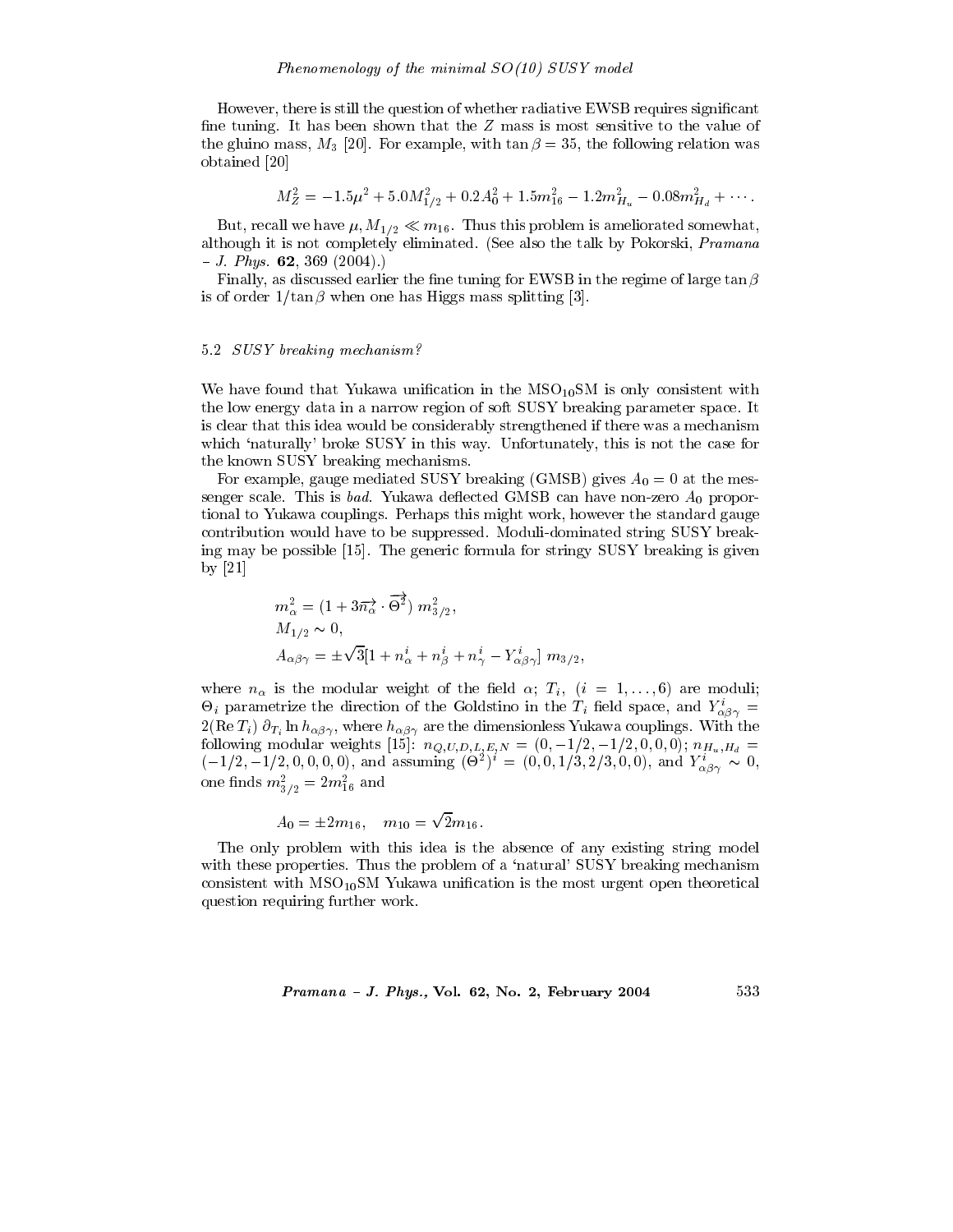## 6. Summary

In this talk I have defined the minimal  $SO(10)$  SUSY model and discussed some of its phenomenological consequences. The model predicts:

- Gauge coupling unification with  $\alpha_G$ ,  $M_G$ ,  $\epsilon_3 \sim -4\%$ ;
- Yukawa unification with  $\lambda_t = \lambda_b = \lambda_{\tau} = \lambda_{\bar{\nu}_{\tau}} \equiv \lambda$ , and
- Soft SUSY breaking parameters given by [21a]  $m_{16}$ ,  $m_{10}$ ,  $A_0$ ,  $M_{1/2}$ ,  $\tan \beta$ ,  $\Delta m_H^2$ .

As a result of a  $\chi^2$  analysis [1] we find that the low energy precision electroweak data, including the top, bottom and tau masses, only gives good fits for soft SUSY breaking parameters satisfying:

•  $A_0 \sim -2m_{16}$ ,  $m_{10} \sim \sqrt{2}m_{16}$ ,  $m_{16} \ge 2 \text{ TeV} \gg \mu$ ,  $M_{1/2}$ , and  $\Delta m_H^2 \sim 10\%$ .

This region of parameter space has the virtue of giving:

- a 'natural' inverted scalar mass hierarchy which ameliorates the SUSY flavor and CP problems, and in addition
- suppresses proton decay via dimension 5 operators.

The  $MSO_{10}SM$  makes the following predictions:

- It gives  $\tan \beta \sim 50$  and a light stop. As a consequence we find [1]  $m_h$  =  $114 \pm 5 \pm 3$  GeV:
- The decay  $B_s \rightarrow \mu^+ \mu^-$  is enhanced and may be observable in the near  $future [19];$
- The SUSY contribution to the muon anomalous magnetic moment is suppressed with  $a_{\mu}^{\rm SUSY} < 6 \times 10^{-10}$  [1]; and
- Finally, it gives cosmologically acceptable abundances of neutralino dark matter  $[17]$ .

### Acknowledgements

I would like to acknowledge the support of the Institute for Advanced Study where this talk was written and also partial support from the U.S. Department of Energy, grant  $# \text{ DOE}/\text{ER}/01545$ .

#### References

- [1] T Blažek, R Dermíšek and S Raby, Phys. Rev. Lett. 88, 111804 (2002); Phys. Rev. D65, 115004 (2002).
- [2] T Blažek, S Raby and K Tobe, Phys. Rev. D60, 113001 (1999); 62, 055001 (2000) R Dermíšek and S Raby, Phys. Rev. D62, 015007 (2000)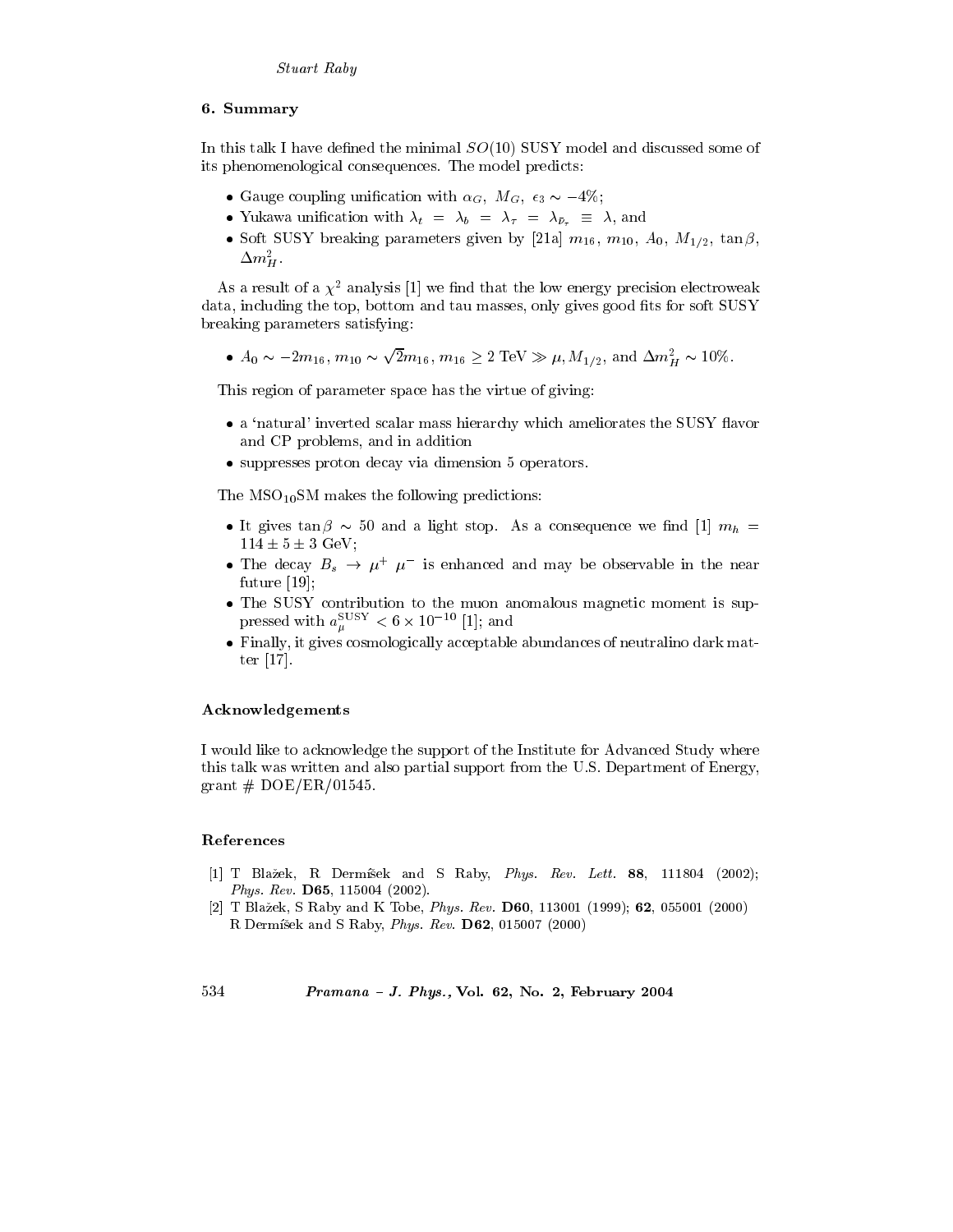- [3] R. Rattazzi and U. Sarid, *Phys. Rev.* **D53**, 1553 (1996)
- [4] M Olechowski and S Pokorski, *Phys. Lett.* **B344**, 201 (1995) D Matalliotakis and H P Nilles, *Nucl. Phus.* **B435**, 115 (1995) \$6 \$ - & 8,LL9 H Murayama, M Olechowski and S Pokorski, *Phys. Lett.* **B371**, 57 (1996)
- JK & A .@6 ! ,/, 8,L/,9
- [6] S Dimopoulos and H Georgi, *Nucl. Phys.* **B193**, 150 (1981) L E Ibanez and G G Ross, *Phys. Lett.* **B105**, 439 (1981) 6 - , 8,L/,9 M B Einhorn and D R Jones, *Nucl. Phys.* **B196**, 475 (1982) . 1 M % + - & L 8,L/9 [7] U Amaldi, W de Boer and H. Fürstenau, *Phys. Lett.* **B260**, 447 (1991) J Ellis, S Kelly and D V Nanopoulos, *Phys. Lett.* **B260**, 131 (1991) \$ D;6 M D - !! /,- 8,LL,9
- [8] T Banks, *Nucl. Phys.* **B303**, 172 (1988)
	- M Olechowski and S Pokorski, *Phys. Lett.* **B214**, 393 (1988)
	- S Pokorski, *Nucl. Phys. (Proc. Supp.)*  $\mathbf{B13}$ , 606 (1990)
	- B Ananthanarayan, G Lazarides and Q Shafi, *Phys. Rev.* **D44**, 1613 (1991)
	- Q Shafi and B Ananthanarayan, ICTP Summer School Lectures (1991)
	- & D 1 " A % ,L/ 8,LL9= !& 4192 (1992)
	- % !( 8,LL 9
	- B Ananthanarayan, G Lazarides and Q Shafi, *Phys. Lett.* **B300**, 245 (1993)
	- G Anderson et al.,  $Phys.$   $Rev.$   $\bf{D49}$ ,  $3660$  (1994)
	- B Ananthanarayan, Q Shafi and X M Wang, *Phys. Rev.*  $D50$ , 5980 (1994)
- [9] K Tobe and J D Wells,  $arXiv:hep-ph/0301015$ D Auto, H. Baer, C Balazs, A Belvaev, J Ferrandis and X Tata, arXiv;hep-ph/0302155
- $|10|$  L J Hall, R Rattazzi and U Sarid, *Phys. Rev.* **D50**, 7048 (1994) A " R; - !) ,/ 8,LL9 M Carena *et al*, *Nucl. Phys.* **B426**, 269 (1994) R Rattazzi and U Sarid, *Phys. Rev.* **D53**, 1553 (1996) D Pierce *et al, Nucl. Phys.*  $\mathbf{B491}$ , 3 (1997)
- J,,K ( >@6 \$66 A & ,, 8,LL9
- $|12|$  Muon (g-2) Collaboration: G W Bennett *et al. Phys. Rev. Lett.* 89 101804 (2002); Erratum, 89, 129903  $(2002)$ 
	- M Davier, S Eidelman, A Hocker and Z Zhang, arXiv:hep-ph/0208177
- $|13|$  U Chattopadhyay and P Nath, *Phys. Rev.* **D65**,  $(2002)$  075009 S Komine and M Yamaguchi, hep-ph/0110032
- [13a] In general  $m_{16}$  would have a family index. We have made the additional assumption of a universal squark and slepton mass
- $|14|$  F Gabbiani, E Gabrielli, A Masiero and L Silvestrini, *Nucl. Phus.* **B477**, 321 (1996) arxiv: hep- $ph/9604387$
- [15] J A Bagger, J L Feng, N Polonsky and R J Zhang, *Phys. Lett.* **B473**, 264 (2000) arxiv: hep- $ph/9911255$
- J,K D A && L/ 8,LL-9 T Goto and T Nihei, *Phys. Rev.*  $\bf{D59}$ , 115009 (1999) K S Babu and M J Strassler, hep-ph/9808447
- $|17|$  R Dermišek, S Raby, L Roszkowski and R Ruiz de Austri, in preparation. See also talk by L Roszkowski, *Pramana – J. Phys.* **62**, 389 (2002)

" M \$ - & L 89

-  - ! <sup>242</sup>